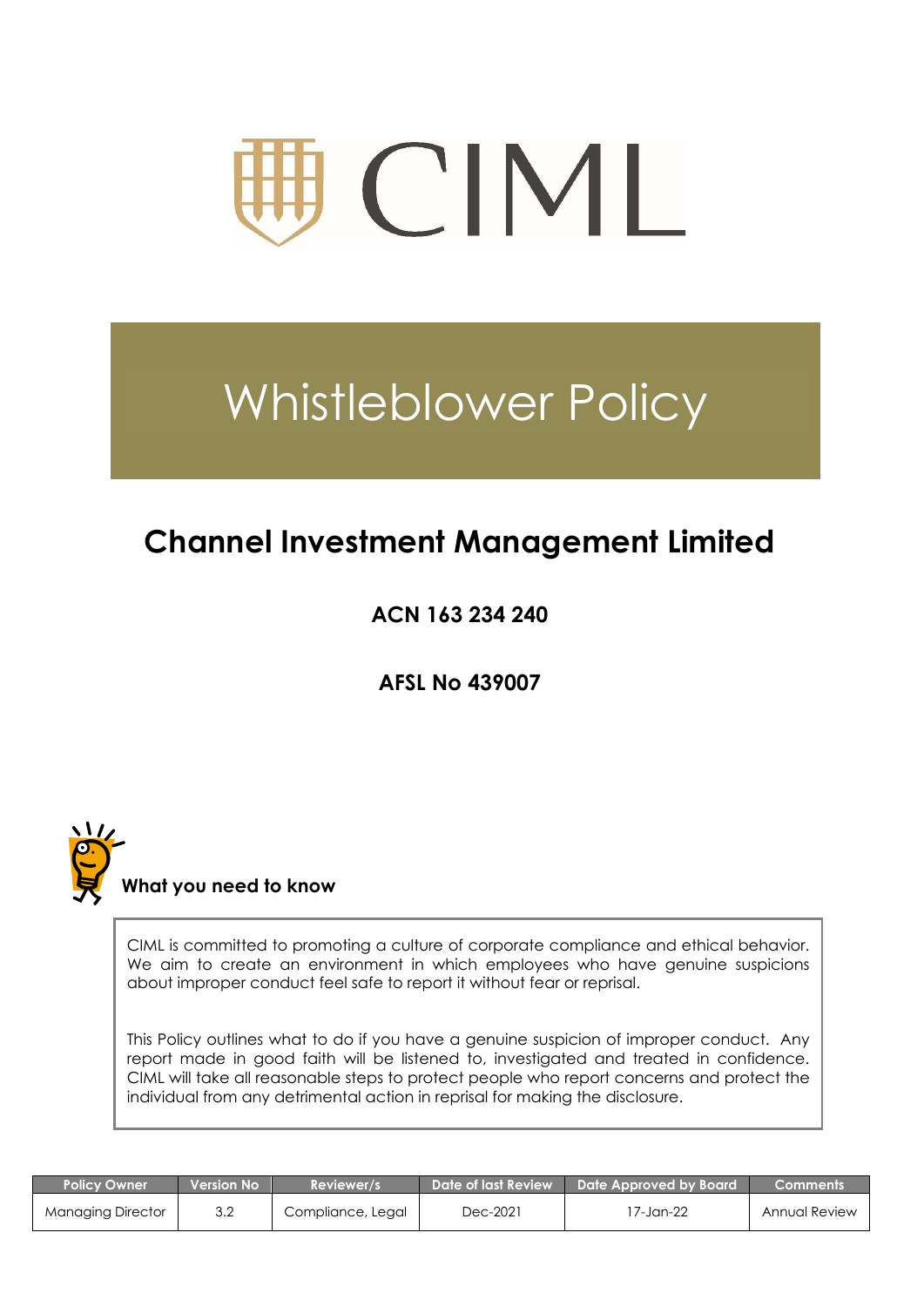## **Table of Contents**

| 1  |  |
|----|--|
| 2  |  |
| 3  |  |
| 4  |  |
|    |  |
| 5  |  |
| 6  |  |
|    |  |
| 7  |  |
| 8  |  |
| 9  |  |
| 10 |  |
|    |  |
| 11 |  |
| 12 |  |
| 13 |  |
| 14 |  |
|    |  |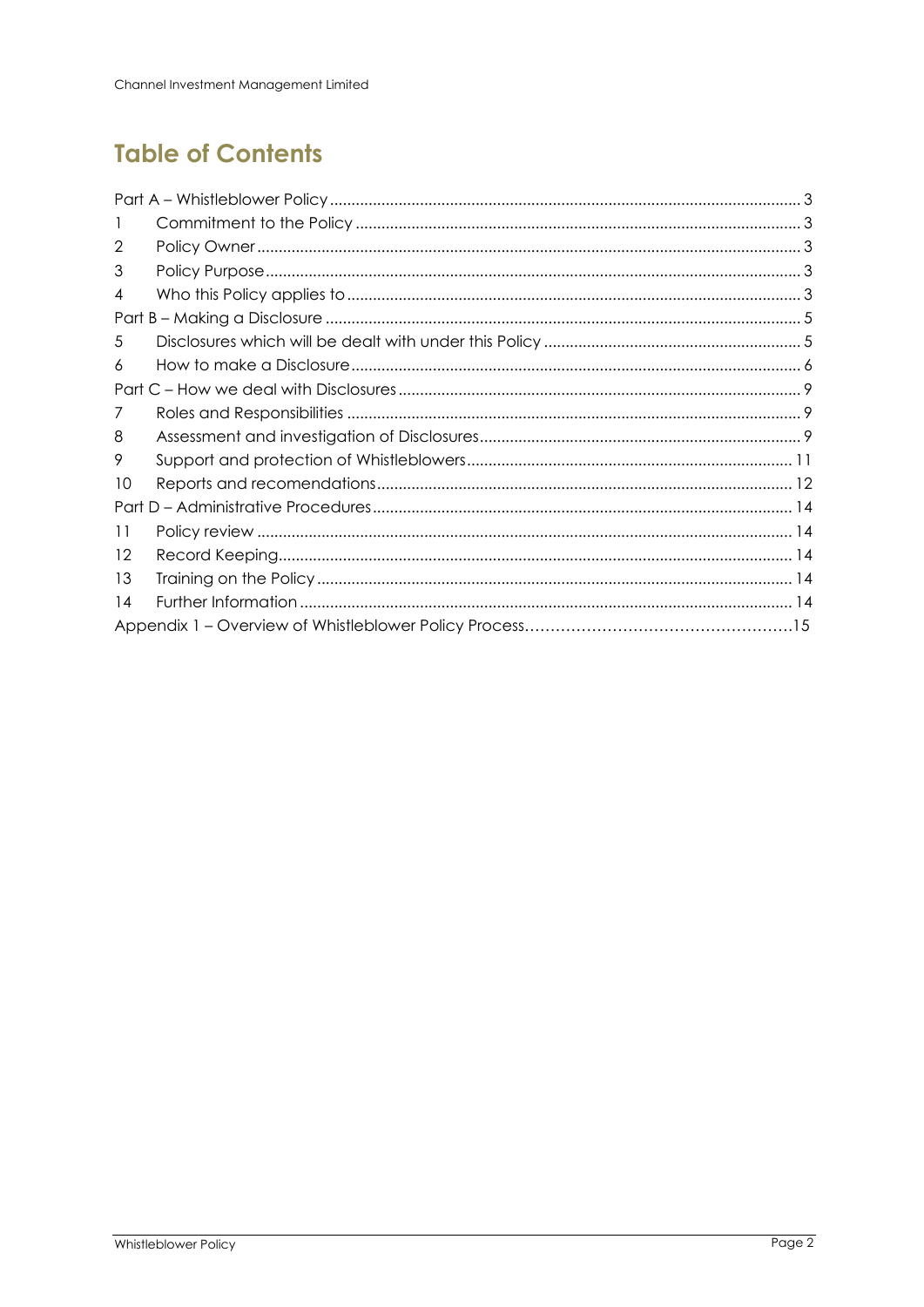## <span id="page-2-0"></span>**Part A – Whistleblower Policy**

#### <span id="page-2-1"></span>1 **Commitment to the Policy**

Channel Investment Management Limited ('CIML') is an Australian Financial Services ('AFS') licensee, and wholly owned subsidiary of Channel Capital Pty Ltd ('CCPL'), which has been appointed as a corporate authorised representative. CIML acts as both a trustee and a responsible entity ('RE') of a number of registered management investment schemes ('Schemes').

The Board and senior management of CIML ('the Company', 'we', 'us' or 'our') are committed to promoting a culture of corporate compliance and ethical behaviour. The best way to fulfil this commitment is to create an environment in which employees who have genuine suspicions of improper conduct feel safe to report it without fear or reprisal.

This Whistleblower Policy ('Policy') has been adopted by the Board.

Where there is any doubt as to the requirements contained in this Policy, you should have regard to the principle that the Board will always ensure CIML conducts its financial services business in a fair, honest and professional manner in line with the regulatory objective of ensuring the confident and informed participation of consumers and investors in the Australian financial system.

#### <span id="page-2-2"></span>2 **Policy Owner**

The owner of this Policy is the Managing Director ('Policy Owner'). With the assistance of the Head of Compliance and Governance, the Policy Owner is responsible for ensuring that the Policy is reviewed annually or when it requires updating (e.g. because of regulatory or operational change).

#### <span id="page-2-3"></span>3 **Policy Purpose**

We are committed to doing business in an open and accountable way through supporting a culture of honest and ethical behaviour. We recognise that an important aspect of this is that individuals feel confident about reporting any concerns they may have about suspicious activity or wrongdoing in relation to our business activities without fear of harm or reprisal.

The purpose of this Policy is to set out:

- The processes and procedures for the disclosure, investigation and resolution of suspicious activity or wrongdoing of the kind referred to in section [5.1](#page-4-2) below (Reportable Conduct); and
- The guidelines for the support and protection of individuals who wish to raise concerns about such Reportable Conduct (Disclosure).

Appendix 1 contains a diagram providing an overview of our whistleblower process.

#### <span id="page-2-4"></span>4 **Who this Policy applies to**

We do not tolerate Reportable Conduct and urge anyone who becomes aware of known or suspected Reportable Conduct to make a Disclosure in accordance with this Policy.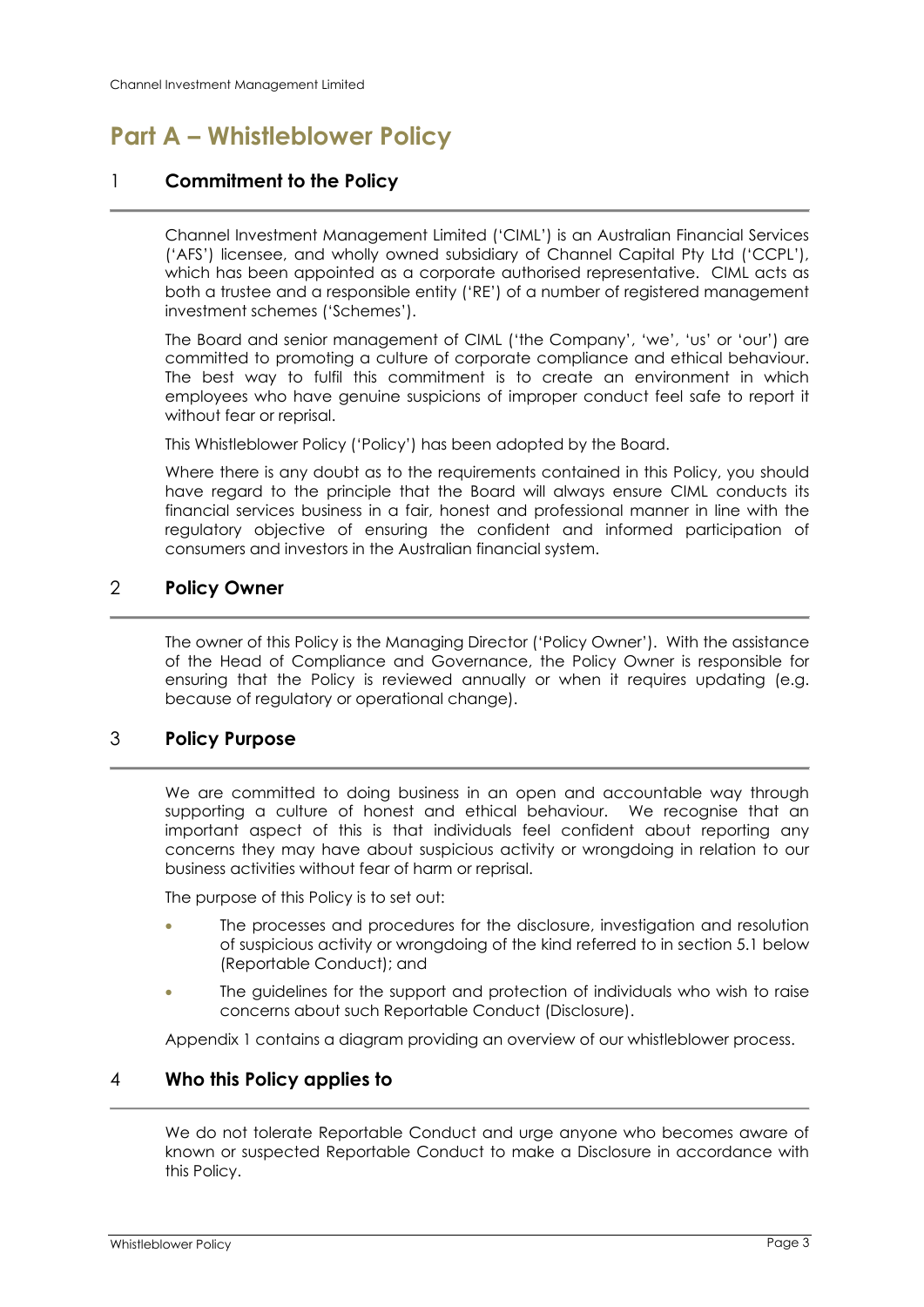You will also be eligible for certain protections under the Corporations Act if you make a Disclosure in accordance with this Policy and you are (or have ever been) any of the following in relation to CIML:

- <span id="page-3-0"></span>a) An officer or employee;
- <span id="page-3-1"></span>b) A supplier of goods or services (whether paid or unpaid) including their employees;
- c) An associate of CIML;
- d) A relative, dependent or spouse of an individual referred to in items (a[\)a\)](#page-3-0) or (b[\)b\)](#page-3-1) above; or
- e) A dependant of an individual referred to in items (a[\)a\)](#page-3-0) or (b[\)b\)](#page-3-1) above, or of such an individual's spouse,

(each an Eligible Whistleblower). See section 9.3 below for more information about these protections.

To ensure all officers, employees and agents are aware of the contents of this Policy, it will be made available in a common directory accessible by all relevant staff and on our website at [www.channelcapital.com.au.](http://www.channelcapital.com.au/)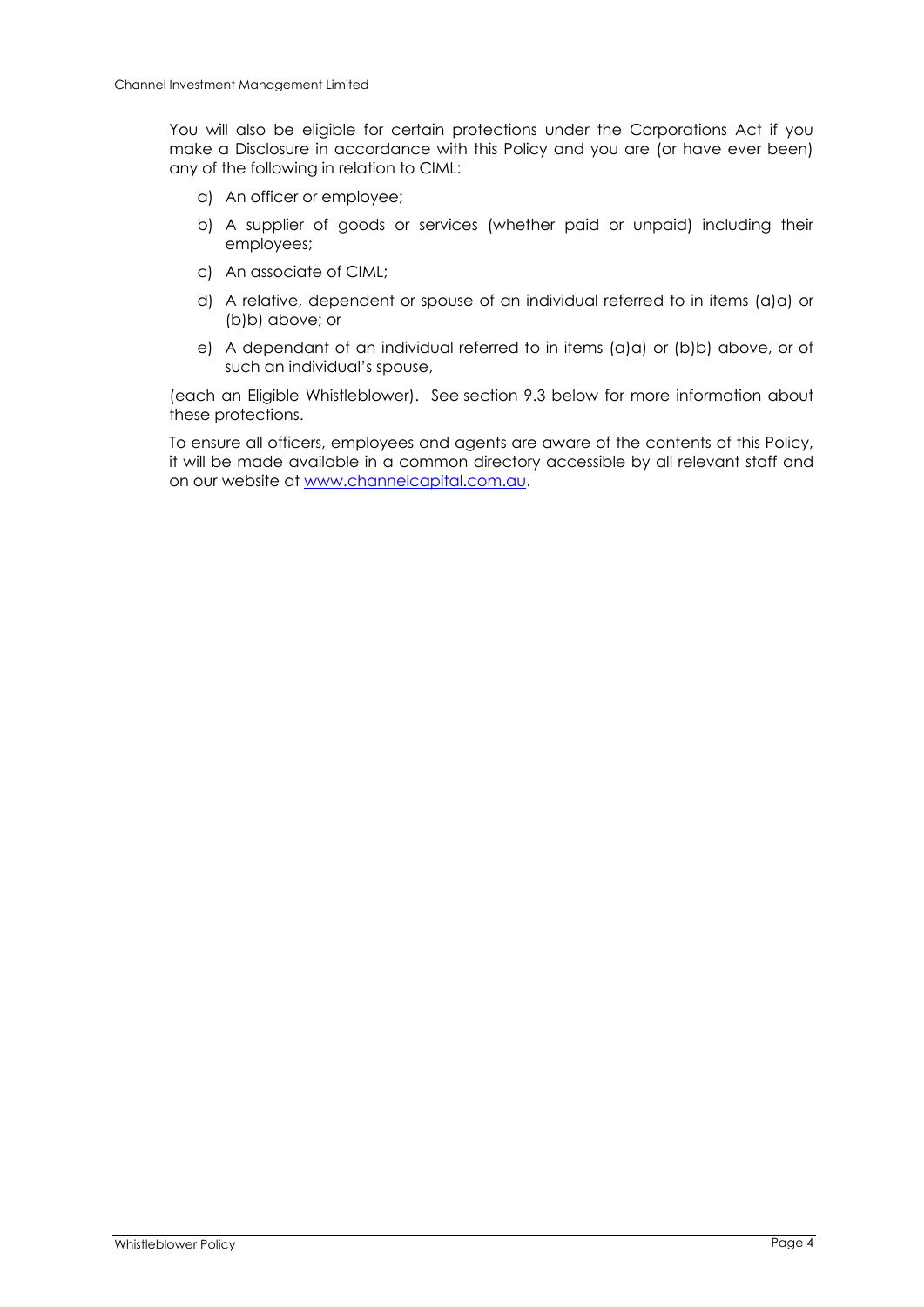### <span id="page-4-0"></span>**Part B – Making a Disclosure**

#### <span id="page-4-1"></span>5 **Disclosures which will be dealt with under this Policy**

#### <span id="page-4-2"></span>**5.1 Reportable Conduct**

Reportable Conduct refers to any matter that you know, or have reasonable grounds to suspect, involves:

- Misconduct (including fraud, negligence, default, breaches of trust or duty);
- An improper state of affairs or circumstances; and/or
- Any illegal activity, involving CIML (including our employees or officers) or our related bodies corporate in any way (whether or not it involves a contravention of a particular law).

For example, Reportable Conduct may refer to:

- Illegal conduct;
- Fraud, money laundering or misappropriation of funds;
- Dishonest or unethical behaviour and practices;
- Offering or accepting a bribe;
- Financial irregularities;
- Failure to comply with, or breach of, legal or regulatory requirements (such as the breach reporting requirements in section 912D and 601FC(1)(l) Corporations Act);
- Conduct which indicates a significant risk to public safety or the stability of, or confidence in, the financial system (even if it does not involve a breach of a particular law); and
- Engaging in or threatening to engage in detrimental conduct against a person who has made a Disclosure or is believed or suspected to have made or be planning to make a Disclosure under this Policy, regardless of whether they are an Eligible Whistleblower.

#### **5.2 Personal work related grievances**

Purely personal work-related grievances are not Reportable Conduct and should instead be raised with the Managing Director. A personal work-related grievance refers to a matter that concerns your employment (or former employment) which may have implications for you personally, but does not have significant implications for us or our business and does not involve allegations of misconduct or an improper state of affairs or circumstances. Personal work-related grievances might involve:

- An interpersonal conflict with another employee;
- A decision by us that does not involve a breach of workplace laws;
- A decision about your engagement, transfer or promotion;
- A decision about the terms and conditions of your employment;
- A decision to suspend or terminate your employment; or
- Disciplinary decisions.

However, in certain circumstances your concerns about personal work-related grievance should still be raised as a Disclosure under this Policy, such as if: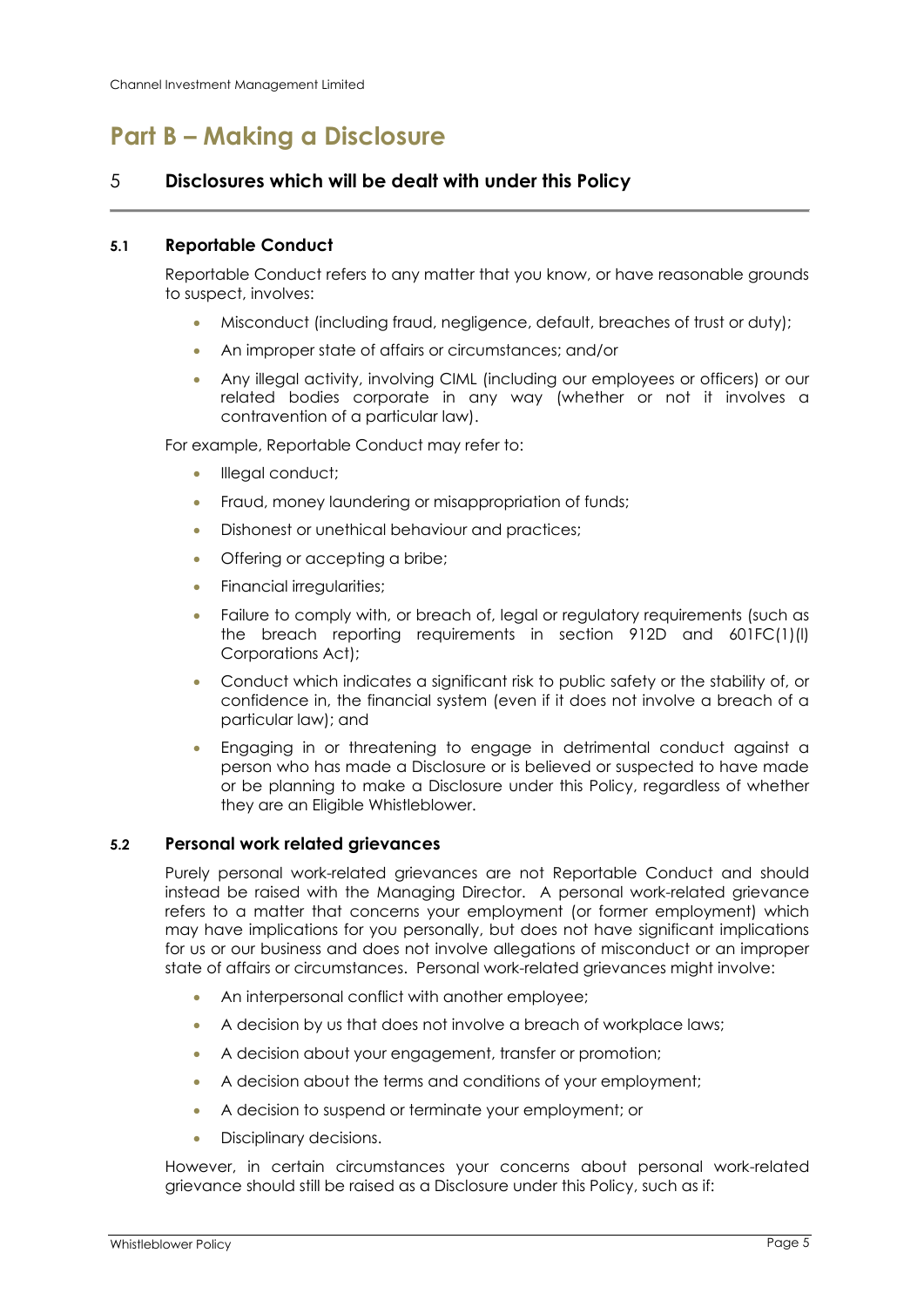- The personal work-related grievance includes information about Reportable Conduct, or your concerns about Reportable Conduct includes or is accompanied by a personal work-related grievance;
- You know or have reasonable grounds to suspect that the personal workrelated grievance concerns a breach of employment or other laws punishable by imprisonment for a period of 12 months or more, represents a danger to the public or otherwise suggests misconduct beyond your personal circumstances;
- You are suffering from or have been threatened with detriment for making a Disclosure in accordance with this Policy, or for seeking legal advice or legal representation about the operation of the whistleblower protections under the Corporations Act.

#### **5.3 False reporting**

A false report of Reportable Conduct could have a significant effect on our reputation and the reputations of other employees and could also cause considerable waste of time and effort. Deliberate false reporting of Reportable Conduct, whether under this Policy or otherwise, will be treated as a serious disciplinary matter.

Whilst not intending to discourage the reporting of matters of genuine concern, you must ensure that, as far as possible, reports are factually accurate, complete, based on first-hand knowledge, presented in an unbiased fashion (and any possible perception of bias should be disclosed) and without material omission.

#### <span id="page-5-0"></span>6 **How to make a Disclosure**

#### <span id="page-5-1"></span>**6.1 All Disclosures**

Disclosures can be made at any time to an Authorised Disclosure Officer:

| <b>Authorised</b><br><b>Disclosure Officer</b> | <b>Contact details</b>                               |
|------------------------------------------------|------------------------------------------------------|
| Clint Lidster                                  | 0488 056 374 or clint.lidster@channelcapital.com.au  |
| Mathew Tibbett                                 | 0424 868 684 or mathew.tibbett@channelcapital.com.au |
| Rebecca Gibson                                 | 0432 719 604 or rebecca.gibson@channelcapital.com.au |

Disclosures may also be made at any time to 'Whistle Blowing Services' via the following:

- Online:<https://www.whistleblowingservice.com.au/channel/> available 24 hours a day, 7 days a week.
- Phone: 1300 687 927 available between 8.00am and 5.00pm Monday to Friday (AEST).

If utilising 'Whistle Blowing Services', the following identifiers will need to be used:

- Unique Key: CC2020
- Client Reference Number: jh5wc

#### **6.2 Disclosures made by Eligible Whistleblowers**

Disclosures made by Eligible Whistleblowers will also be protected under the Corporations Act if they are made to: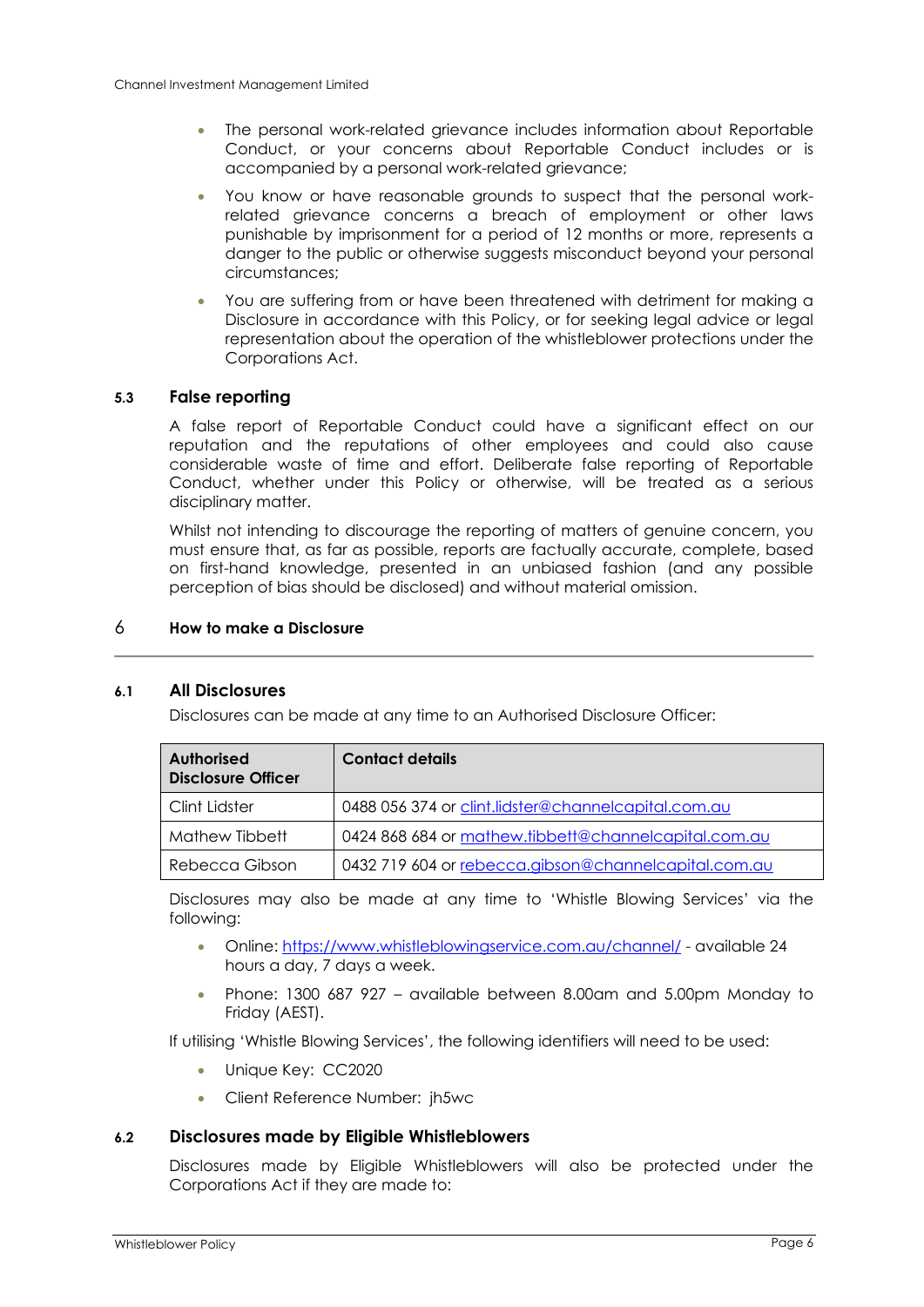- An Authorised Disclosure Officer or to Whistle Blowing Services in accordance with section [6.1](#page-5-1) above:
- An officer or senior manager of CIML or our related bodies corporate;
- The external auditor (including a member of an audit team conducting an audit) or actuary of CIML or our related bodies corporate;
- ASIC;
- A legal practitioner, provided that the Disclosure is made for the purpose of obtaining legal advice or legal representation;
- A member of the Parliament of the Commonwealth, the Parliament of a State or the legislature of a Territory or a journalist on the grounds of public interest (**Public Interest Disclosure**), provided that:
	- o You have previously made a Disclosure in accordance with this Policy;
	- o At least 90 days have passed since your previous Disclosure was made;
	- o You do not have reasonable grounds to believe that action is being, or has been, taken to address the matters to which your previous Disclosure related;
	- o You have reasonable grounds to believe that making a further Disclosure would be in the public interest;
	- o You have provided us with a written notification that:
		- includes sufficient information to identify the previous Disclosure; and
		- states that you intend to make a Public Interest Disclosure: and
	- o The extent of the information disclosed is no greater than is necessary to inform the recipient of the Reportable Conduct;
- A member of the Parliament of the Commonwealth, the Parliament of a State or the legislature of a Territory or a journalist on the grounds of an emergency disclosure (**Emergency Disclosure**), provided that:
	- o You have previously made a Disclosure in accordance with this Policy;
	- o You have reasonable grounds to believe that the Disclosure concerns a substantial and imminent danger to the health or safety of one or more persons or to the natural environment;
	- o You have provided us with a written notification that:
		- **Example 3** includes sufficient information to identify the previous Disclosure; and
		- states that you intend to make an Emergency Disclosure; and
	- o The extent of the information disclosed is no greater than is necessary to inform the recipient of the substantial and imminent danger; or
- Any other person in accordance with any relevant law, regulation or other requirement.

#### **6.3 Anonymous Disclosures**

If you do not feel comfortable including details of your identity, you can make an anonymous Disclosure. If you decide to remain anonymous over the course of and after the investigation, no investigations will be carried out to try and identify you.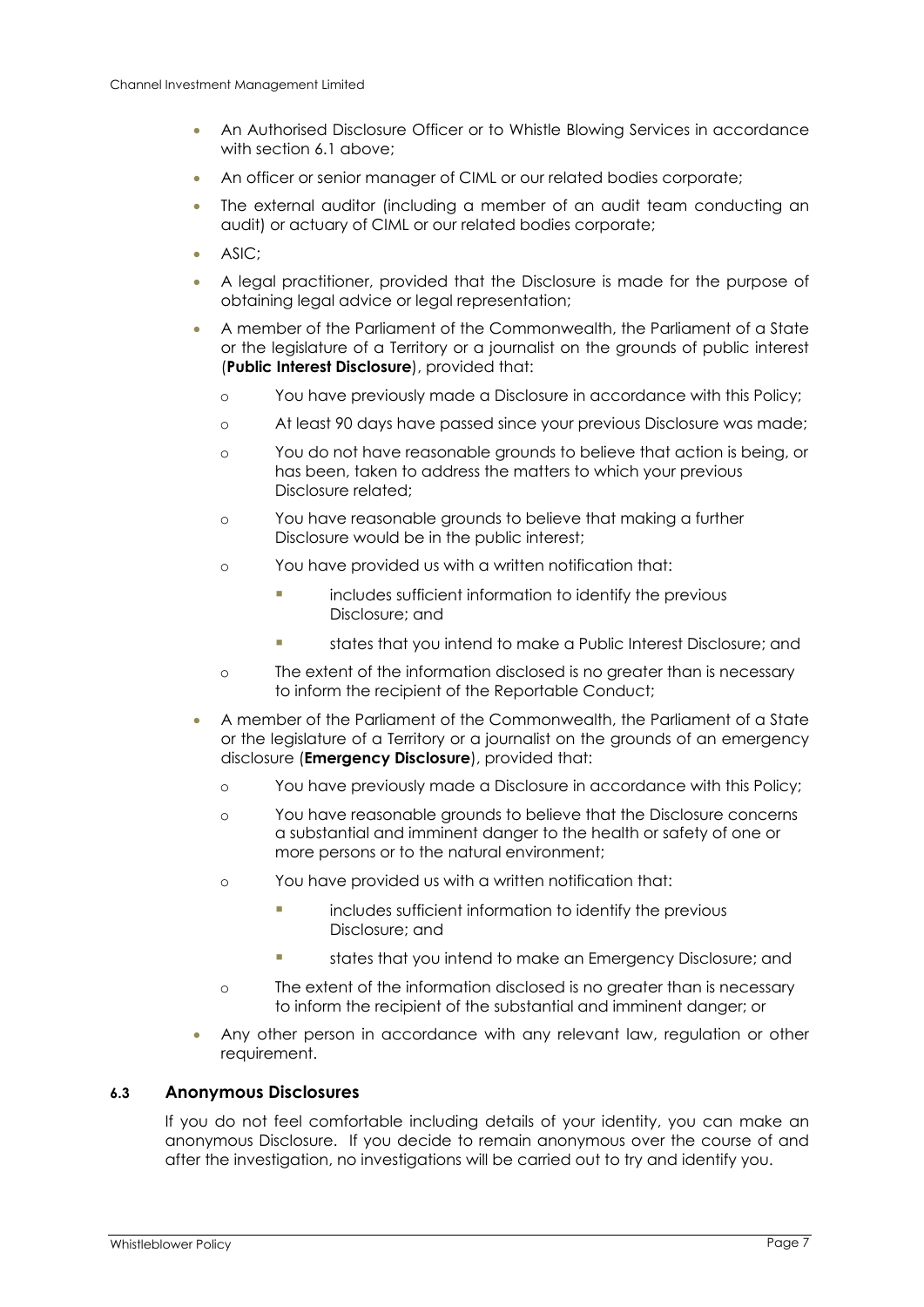However, it is important that you understand that it may be difficult for us to investigate your Disclosure properly if it is made anonymously and we are not able to contact you. If you feel comfortable doing so, we suggest making an anonymous disclosure using an anonymised email address or through our external reporting option so we can ask you follow up questions or provide you with updates about the status of our investigation.

If you are an Eligible Whistleblower, you can make an anonymous Disclosure and still be eligible for protection under the Corporations Act.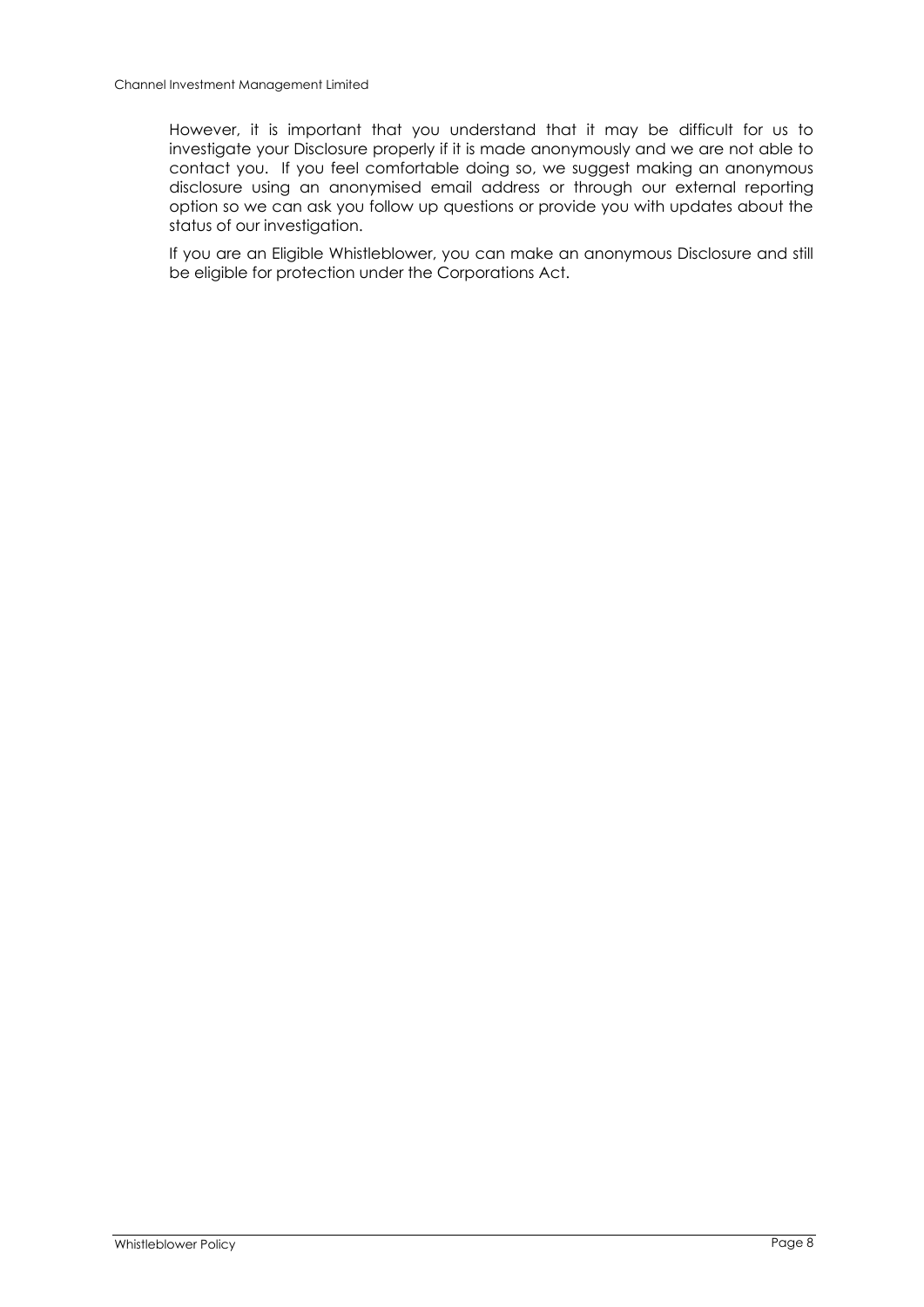## <span id="page-8-0"></span>**Part C – How we deal with Disclosures**

#### <span id="page-8-1"></span>7 **Roles and Responsibilities**

| Role                                           | <b>Responsibilities</b>                                                                                                                                                                                                                                                                                                                                   |  |
|------------------------------------------------|-----------------------------------------------------------------------------------------------------------------------------------------------------------------------------------------------------------------------------------------------------------------------------------------------------------------------------------------------------------|--|
| <b>Authorised Disclosure</b><br><b>Officer</b> | The persons listed in section 6.1 above who have been<br>authorised by us to receive Disclosures.                                                                                                                                                                                                                                                         |  |
| Whistleblower<br><b>Protection Officer</b>     | The Whistleblower Protection Officer is responsible for<br>safeguarding the interests of Eligible Whistleblowers and<br>ensuring our compliance with any applicable laws and<br>regulations in accordance with this Policy. The Whistleblower<br>Protection Officer is usually also responsible for completing a<br>preliminary review of any Disclosure. |  |
|                                                | This role is currently held by Michael Bird (Chief Financial<br>Officer) or, if the Disclosure concerns (or may concern) that<br>person, Glen Holding (Managing Director).                                                                                                                                                                                |  |
|                                                | The Whistleblower Protection Officer will be responsible for<br>appointing the Whistleblower Investigation Officer in relation<br>to a matter in accordance with section 8.1 below.                                                                                                                                                                       |  |
| Whistleblower<br><b>Investigation Officer</b>  | The Whistleblower Investigation Officer will carry out or<br>supervise the investigation of any Disclosure made in<br>accordance with this Policy to determine whether there is<br>any evidence in support of the matters raised or,<br>alternatively, to disprove the Disclosure.                                                                        |  |
| <b>Board</b>                                   | The Board governs and is responsible for the ultimate<br>decision-making power regarding Disclosures made under<br>this Policy.                                                                                                                                                                                                                           |  |

#### <span id="page-8-2"></span>8 **Assessment and investigation of Disclosures**

#### <span id="page-8-3"></span>**8.1 Initial assessment of Disclosures**

Disclosures will initially be referred to the Whistleblower Protection Officer, who will carry out an initial assessment of:

- The mixture of issues raised by the Disclosure, including whether the Disclosure falls within this Policy;
- The actual risks of detrimental conduct faced by all individuals involved in the Disclosure (and, where appropriate, take action under sections [8.3](#page-9-0) and [8.5\)](#page-9-1); and
- The appropriate steps for both responding to the Disclosure and your welfare.

If the Disclosure is covered by this Policy and further investigation of the matters raised in the Disclosure is warranted, your Disclosure will be referred to a Whistleblower Investigation Officer.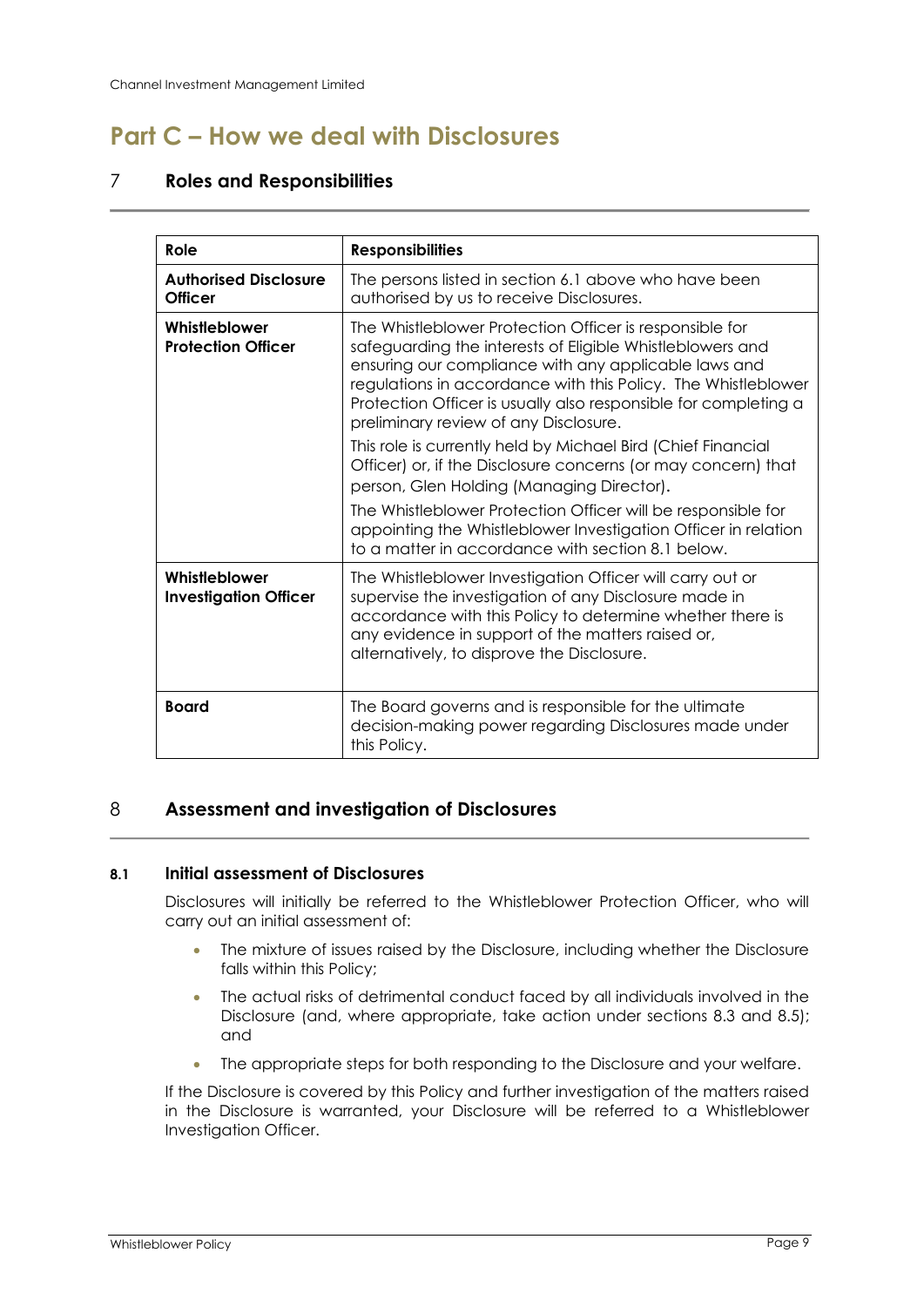#### **8.2 Investigation by Whistleblower Investigation Officer**

The objective of an investigation of a Disclosure is to determine whether there is enough evidence to substantiate or refute the matters reported in the Disclosure.

Where an investigation needs to be undertaken, we will ensure it is objective, fair and independent. Therefore, any Whistleblower Investigation Officer appointed to investigate your Disclosure will be independent of you and any individuals who are the subject of your Disclosure, as well as any connected staff members.

The Whistleblower Investigation Officer will usually be a senior employee who has received training on how to investigate Disclosures. If, however:

- It is considered that additional specialist skills or expertise are necessary; and/or
- If the Disclosure concerns any member of the Board or any senior managers,

an external investigator may be appointed to conduct the investigation, either in conjunction with, or independently of, an internal Whistleblower Investigation Officer.

#### <span id="page-9-0"></span>**8.3 Ongoing support and protection by Whistleblower Protection Officer**

Unless you have chosen to remain anonymous and cannot be contacted, after the Whistleblower Protection Officer has completed their initial assessment of your Disclosure, they will discuss with you what kind of support and protection you need. For instance, it might be appropriate for you to have:

- A leave of absence during the investigation;
- Alternative employment arrangements (such as working from home);
- Counselling or other professional services for the distress caused by the Reportable Conduct which led to the Disclosure being made by you; and
- Assistance in developing strategies to help you minimise and manage stress, time or performance impacts, or other challenges resulting from your Disclosure or its investigation.

#### **8.4 Keeping you informed**

Unless you have chosen to remain anonymous and cannot be contacted, we will (through the Whistleblower Protection Officer):

- Confirm receipt of the Disclosure by the Whistleblower Investigation Officer and to establish a process, including expected timeframes, for reporting to you the progress of the investigation;
- Contact you as soon as practicable after the Disclosure has been referred to the Whistleblower Investigation Officer to discuss your welfare and to discuss whether you require any additional support;
- Inform you at the earliest possible opportunity if the Whistleblower Investigation Officer determines that there is insufficient information or evidence to warrant further investigation; and
- Inform you of the final outcome of the investigation.

#### <span id="page-9-1"></span>**8.5 Ensuring fair treatment of individuals mentioned in a Disclosure**

The Whistleblower Protection Officer will also ensure that:

• If practical and appropriate to do so, the details of individuals mentioned in the Disclosure are handled confidentially;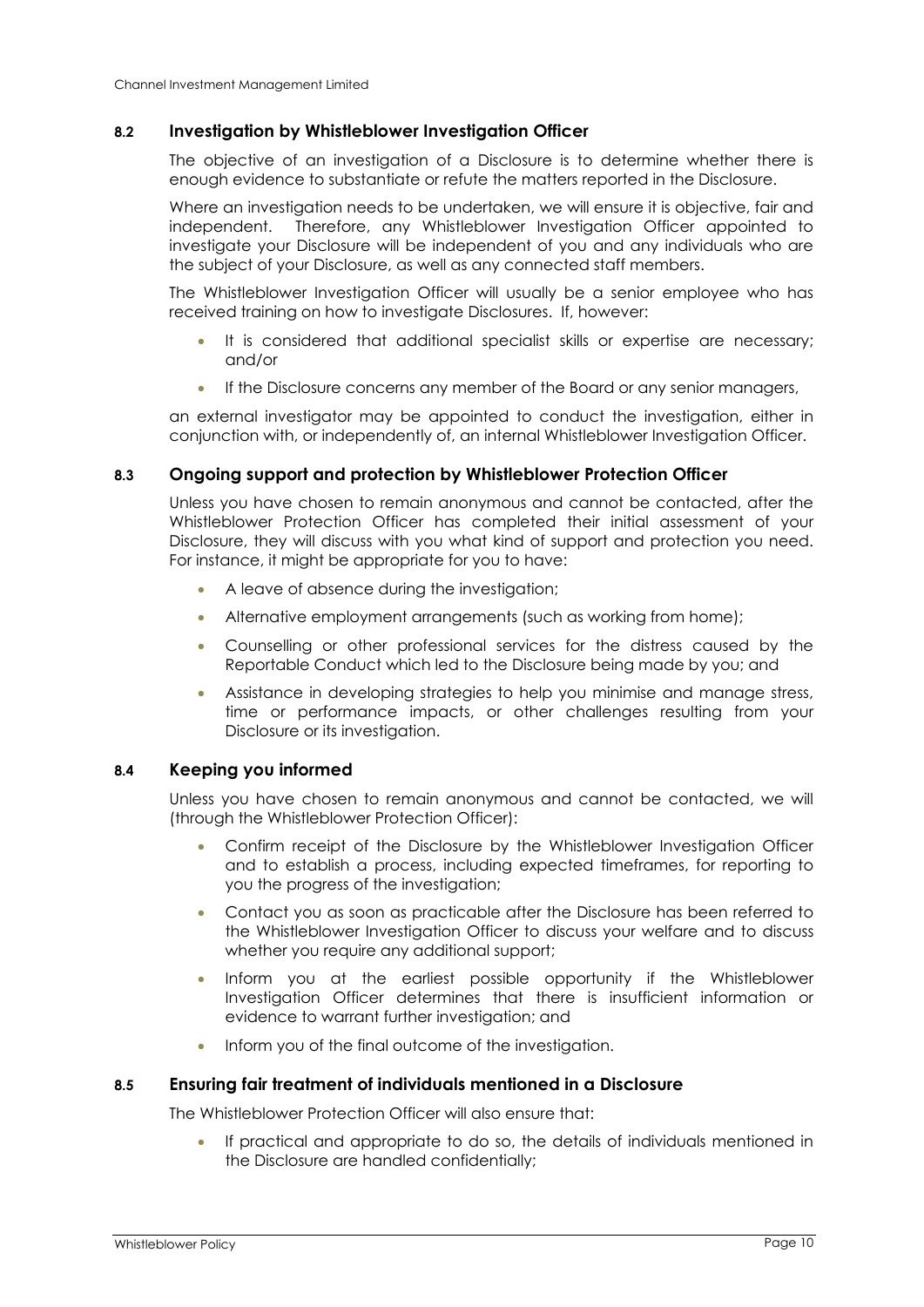- Any person who is the subject of a Disclosure will be advised about the subject matter of the Disclosure as and when required by principles of natural justice and procedural fairness and prior to any actions being taken; and
- Any person who is the subject of a Disclosure receives appropriate support services.

#### <span id="page-10-0"></span>9 **Support and protection of Whistleblowers**

#### <span id="page-10-2"></span>**9.1 Protecting your identity**

All Disclosures will be treated confidentially, regardless of whether or not you are an Eligible Whistleblower. Your identity and any information you disclose will not be provided to anyone who is not involved in the investigation of your Disclosure unless permitted by law (such as if we disclose such details to ASIC, the AFP or a legal practitioner), or you have consented to us doing so.

If you make a Disclosure that includes details of your identity, or any other information which could be used to identify you, the Authorised Disclosure Officer who received your Disclosure will ask you to consent to this information being disclosed to the Whistleblower Protection Officer and Whistleblower Investigation Officer.

If you do not wish for this information to be included, your Disclosure will be deidentified before it is escalated for investigation. For example, this may include:

- Redacting your personal information;
- Referring to you in a gender-neutral context; and
- Working with you to help identify any other information within your Disclosure that could inadvertently identify you.

Alternatively, you may choose to adopt a pseudonym for the purposes of your Disclosure. This may be suitable where your identity is known to the Authorised Disclosure Officer to whom you made your Disclosure and the Whistleblower Protection Officer, but you would prefer not to disclose your identity to anyone else (including the Whistleblower Investigation Officer).

All documents and other materials relating to your Disclosure will be stored and dealt with securely.

#### <span id="page-10-1"></span>**9.2 Protection from detrimental conduct**

This Policy, and particularly the measures set out in section [8.3,](#page-9-0) are designed to ensure that no one will be subject to or threatened with detrimental conduct (whether by act or omission) by us, our employees or anyone else whose conduct is within our control if that person believes or suspects that a person has made, may have made, proposes to make or could make a Disclosure, and the belief or suspicion is the reason, or part of the reason, for their conduct towards that person.

Examples of detrimental conduct could include:

- Dismissal as an employee;
- Injury in the course of the person's employment;
- Alteration of a person's position or duties within their employment to their disadvantage;
- Discrimination between the person and other employees;
- Harassment or intimidation;
- Harm or injury, including psychological harm;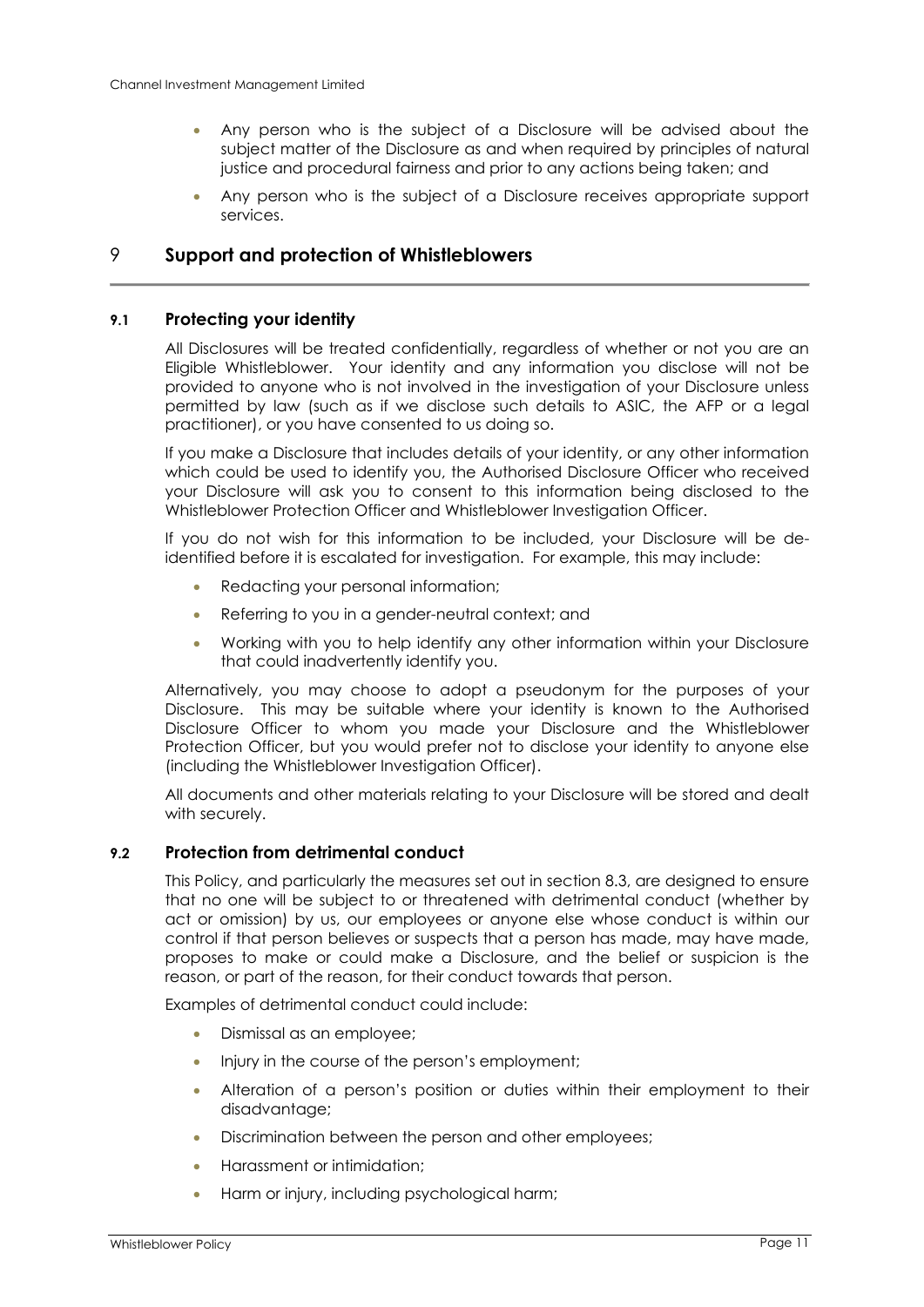- Damage to the person's property;
- Damage to the person's reputation;
- Damage to the person's business or financial position; or
- Any other damage,

but will not include situations where such conduct is appropriate in the circumstances, such as:

- Administrative action that is reasonable for the purpose of protecting the person from detrimental conduct (such as the actions detailed above); and
- Managing unsatisfactory work performance, if the action is in line with our performance management framework.

You can seek compensation and other remedies through the courts if:

- You suffer detrimental conduct because of a Disclosure (whether or not it was you who made the Disclosure); and
- We fail to take reasonable precautions and exercise due diligence to prevent that detrimental conduct.

#### **9.3 Civil, criminal and administrative liability protection**

If you are an Eligible Whistleblower, you are also protected from any of the following in relation to your Disclosure:

- Civil liability (e.g. any legal action against you for breach of an employment contract, duty of confidentiality or another contractual obligation);
- Criminal liability (e.g. attempted prosecution of you for unlawfully releasing information, or other use of the Disclosure against you in a prosecution (other than for making a false disclosure)); and
- Administrative liability (e.g. disciplinary action for making the Disclosure).

However, it is important that you understand that these protections do not apply in relation to any misconduct you have engaged in that is revealed in your Disclosure.

#### **9.4 Concerns about breaches of confidentiality and victimising behaviour**

It is against the law for us to fail to take reasonable precautions to protect you from actual or threatened detrimental conduct (see section [9.2\)](#page-10-1). It is also against the law for us to breach your confidentiality if you are an Eligible Whistleblower (see section [9.1\)](#page-10-2).

If you believe that your confidentiality may have been breached or that you have been subject to, or threatened with, any detrimental conduct, we encourage you to raise your concerns with the Whistleblower Protection Officer in the first instance who will escalate the matter as a separate Disclosure. However, you may also lodge a complaint directly with ASIC and/or seek independent legal advice.

#### <span id="page-11-0"></span>10 **Reports and recommendations**

At the end of an investigation, the Whistleblower Investigation Officer will submit a deidentified report to the Board. The report will summarise the conduct of the investigation and the evidence collected, draw conclusions about the extent of any Reportable Conduct and recommend an appropriate course of action to remedy any Reportable Conduct and ensure that it does not recur.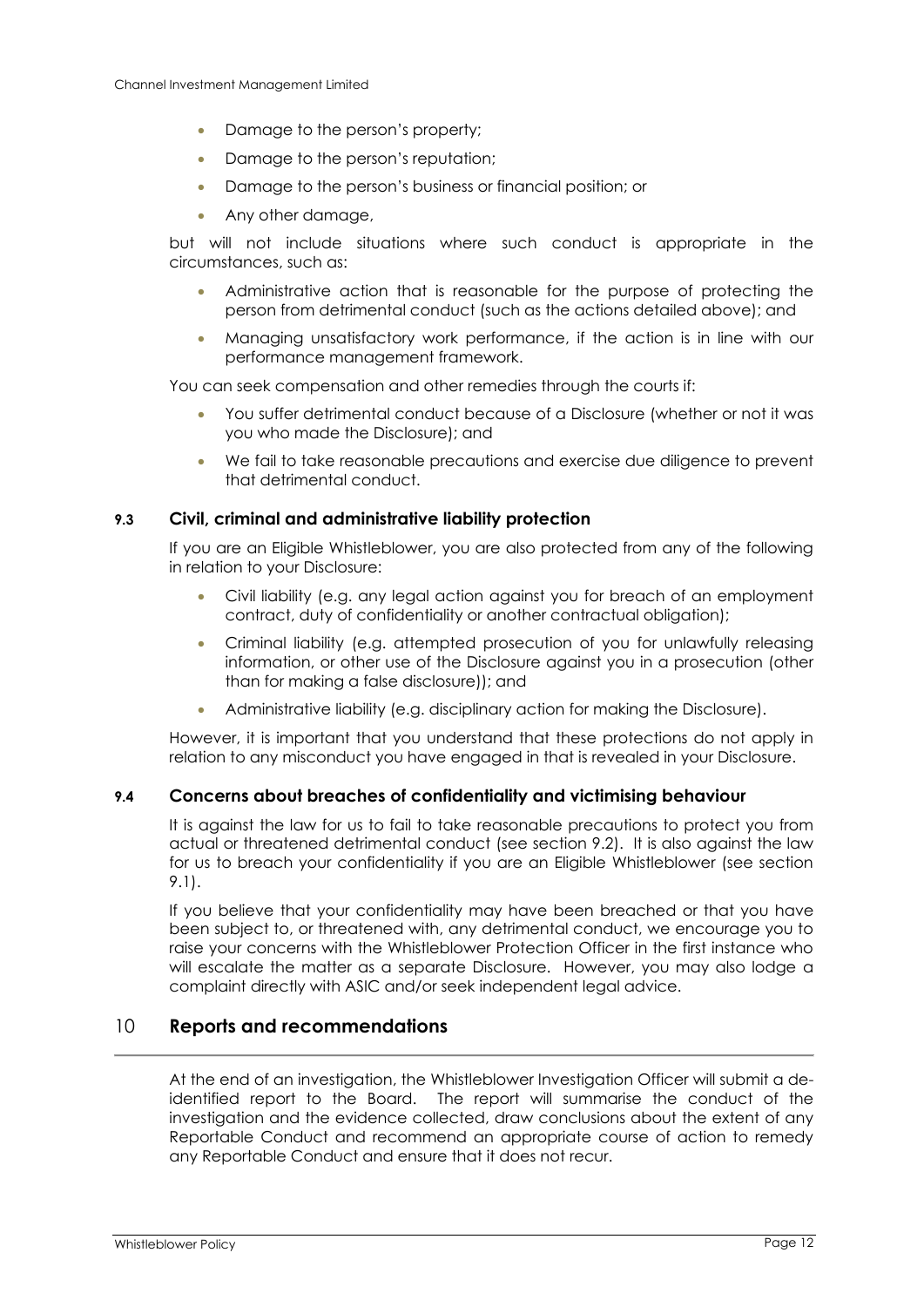A copy of the report will also be provided to the Whistleblower Protection Officer, who will provide you with a copy and as well as maintain a de-identified record of all concerns raised and actions taken under this Policy.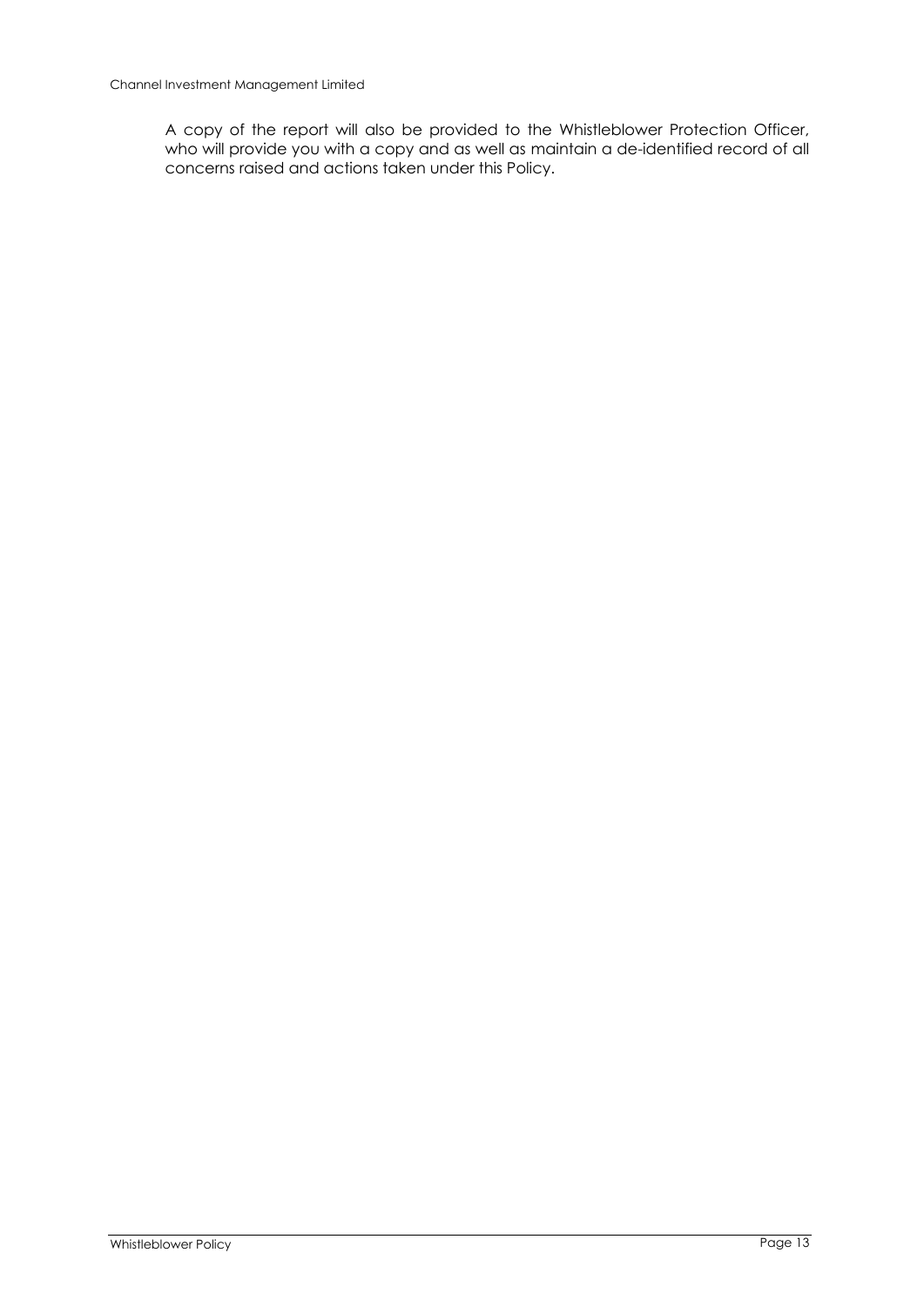## <span id="page-13-0"></span>**Part D – Administrative Procedures**

#### <span id="page-13-1"></span>11 **Policy review**

The Policy Owner, with the assistance of the Head of Compliance and Governance and the Whistleblower Protection Officer will review the contents of this Policy annually to ensure it remains current and relevant to the operations of CIML.

The review must address generally the efficacy of the Policy. In particular, it must consider the fairness of investigations undertaken, the actual consequence for persons who report concerns and compliance with the Policy generally. Any material changes will be reviewed and approved by the Board.

#### <span id="page-13-2"></span>12 **Record Keeping**

The Managing Director is responsible for ensuring that the following information in relation to this Policy is retained for a period of at least 7 years:

- All approved versions of this Policy (including details of their approval);
- Records evidencing compliance or non-compliance with the Policy;
- Details of any reviews undertaken;
- Evidence of induction and ongoing training; and
- Any other documentation relevant to the implementation of and compliance with the Policy.

#### <span id="page-13-3"></span>13 **Training on the Policy**

As the Board is committed to ensuring the continued compliance with this Policy, regular training will be provided to staff upon commencement and on an ongoing basis.

Specific role-based training will also be provided to the following individuals:

- Authorised Disclosure Officers
- Whistleblower protection Officers
- Whistleblower investigation Officers

Training attendance will be recorded by staff in their individual training register and it is the responsibility of the Channel Compliance Team for CIML to review whether relevant staff have attended appropriate training.

#### <span id="page-13-4"></span>14 **Further Information**

If you have any questions regarding this Policy you should contact a Whistleblower Protection Officer or an Authorised Disclosure Officer.